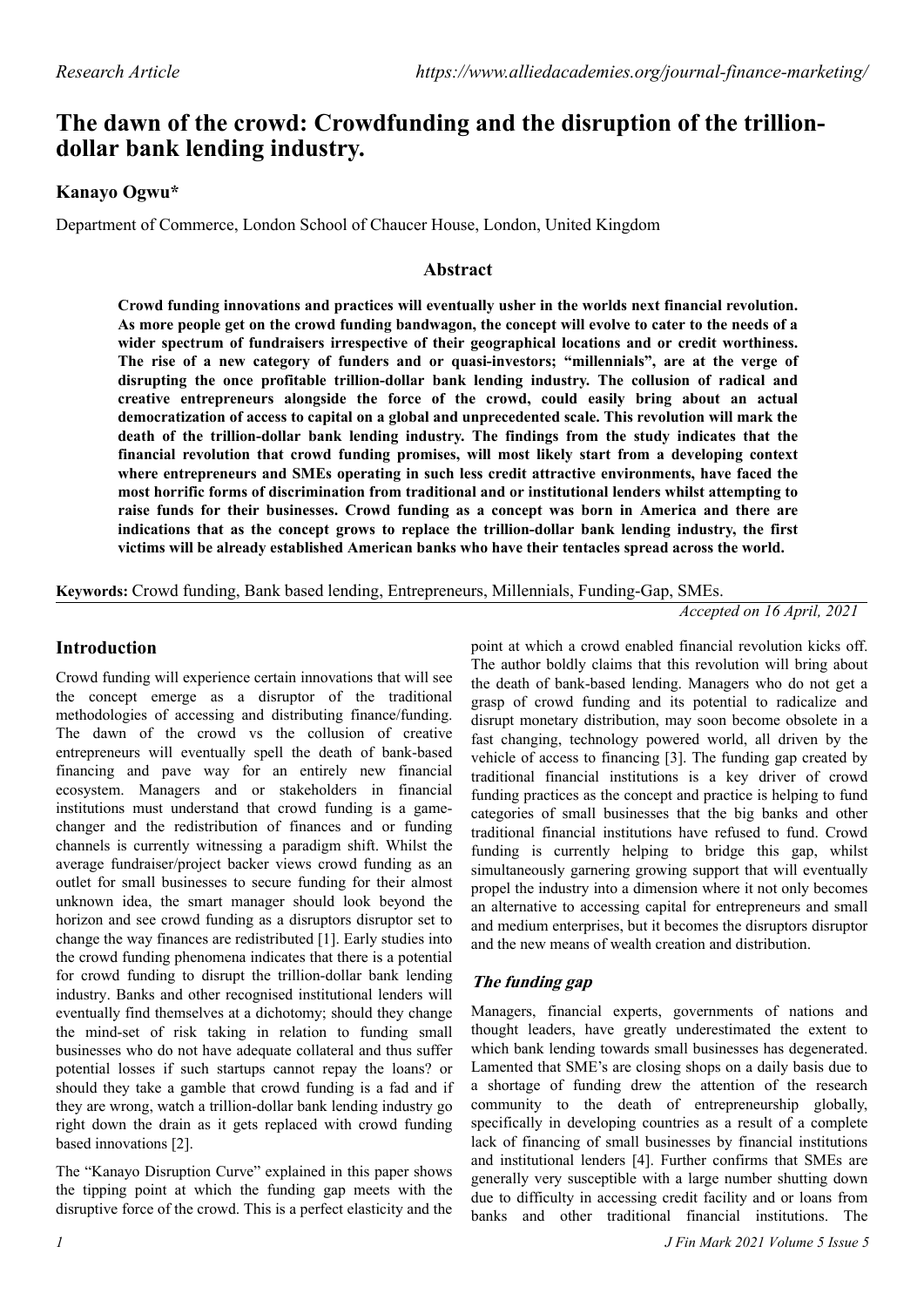Organisation for Economic Co-operation and Development (OECD) report, only re-confirms the fact that SMEs are still struggling to access funding from institutional lenders attributed this funding gap to the reluctance and unwillingness of banks to lend to SMEs, startups or indigenous entrepreneurs in developing countries while, accuse the financial gatekeepers of discrimination against most SMEs and indigenous entrepreneurs due to their inability to provide collaterals to source for bank loans. What makes the situation worse, is the fact that fundraisers operating in less credit attractive environments do not have the privilege and access to venture capitalists or influential and affluent family members [5].

The depth of this problem by concluding that bank lending for numerous types of entrepreneurial activities that crowd funding is currently helping to finance has virtually dried up. He concludes his analogy by insinuating that direct finance relationships are definitely taking the place of traditional borrowing or funding sources and ultimately the side effect of this trend could be the death of the once profitable category of bank lending. Crowd funding has been prescribed by experts in alternative financing as the only viable alternative fundraising instrument for fundraisers operating in less credit worthy environments. Crowd funding is the practice of raising small amounts of capital by many people, usually over the internet. The practice of crowd funding is helping bridge the funding gap in many ramifications, however this is not the ultimate goal of the concept, but most likely its earliest steps towards creating a global financial revolution. While academics have described the concept of crowd funding as a key driver of social capital for entrepreneurs and SMEs in the developed world, contemporary crowd funding and or alternative financing literature does not discuss the efficacy of crowd funding as a fundraising instrument for SMEs and entrepreneurs in the developing world [6].

This gap in contemporary crowd funding literature where the existing models of crowd funding do not address their application in the context of the developing world, is largely based on the presumption that the existing models of crowd funding practiced in the west cannot be translated to a developing context because of certain factors that are predominant in such markets. factors such as; low internet penetration, low social media penetration, poverty of wide strata of population, high costs associated with access to the internet, lack of ICT infrastructure, lack of online payment options, fraud concerns and associated risks and digital literacy and language proficiency. These factors are further compounded by counter-productive government policies towards online fundraising, low incomes and affordability, high cost of internet enabled devices etc., that are predominant in developing markets. Whilst stakeholders in such setting continue to work hard in an attempt to combat these challenges mitigating against the concept and practices of crowd funding in such business environments, research into new crowd funding models that will leapfrog crowd funding in developing countries into a fundraising powerhouse despite the presence of the identified factors have proved successful funding bright ideas in the dark continent [7].

Indications from the adoption of the proposed model and the pace at which developing countries are known to radically adopt new technology when it hits home, raises early signs that the financial revolution crowd funding promises is most likely to begin from such setting. However, there is currently a massive funding gap for startups and small businesses globally, but predominantly in developing countries. This funding gap is what instigated the partnership of the world bank to carry out an extensive research where they summarized their findings, boldly stating that 'there is great potential for crowd funding in developing countries'. However, what they left out of the discussion is the fact that there is potential for crowd funding to also create a financial revolution on a global scale starting from developing countries whose fundraisers have suffered the most in terms of discrimination from financial institutions. This financial revolution will affect the global banking system where American banks and financial institutions are most likely to become the first victims [8].

# **The dawn of the crowd**

While all our ancient beliefs are tottering and disappearing, while the old pillars of society are giving way one by one, the power of the crowd is the only force that nothing menaces, and of which the prestige is continually on the increase. The age we are about to enter will in truth be the era of crowds observed that entrepreneurs and SMEs are constantly struggling to access funding required to help them start and or scale their businesses. However, such funding is almost impossible to secure in less credit attractive environments. They pointed out that ideas are what produces development and the level of bright ideas in the world today, most especially in developing settings, is not reflective of the current state of the world, but indicates that there is potential for development, ecommerce, global trade, poverty alleviation, economic progress and stability, etc., if a minute percentage of these bright ideas ever get to see the light of day. Take Africa as an example, over the past four decades, the continent has struggled to put economic policies in place to foster development in every ramification.

The continent continues to struggle with regressive factors such as poverty of wide strata of population, youth unemployment, corruption, technology immaturity and the cannibalization of whole industries. In many parts of the African continent, entire populations rely on a single source of economic resource for the sustainance of the very fabrics of society. In Nigeria it is oil, in Ghana it is gold, etc. While in more developed nations, one can argue that ideas executed brilliantly with technology has leveraged the dependence on national economic resources and has fostered a mind-set of independence. The dawn of the crowd will upend this trend in many ramifications and access to funding will in truth become global and accessable to all, irrespective of geographical location. The millennials who will pave this path have no patience with bureaucratic bottlenecks, they do not respect the old and almost cultic laws and procedures of financial institutions, they live almost entirely online, they move money across countries without ever having to step into a physical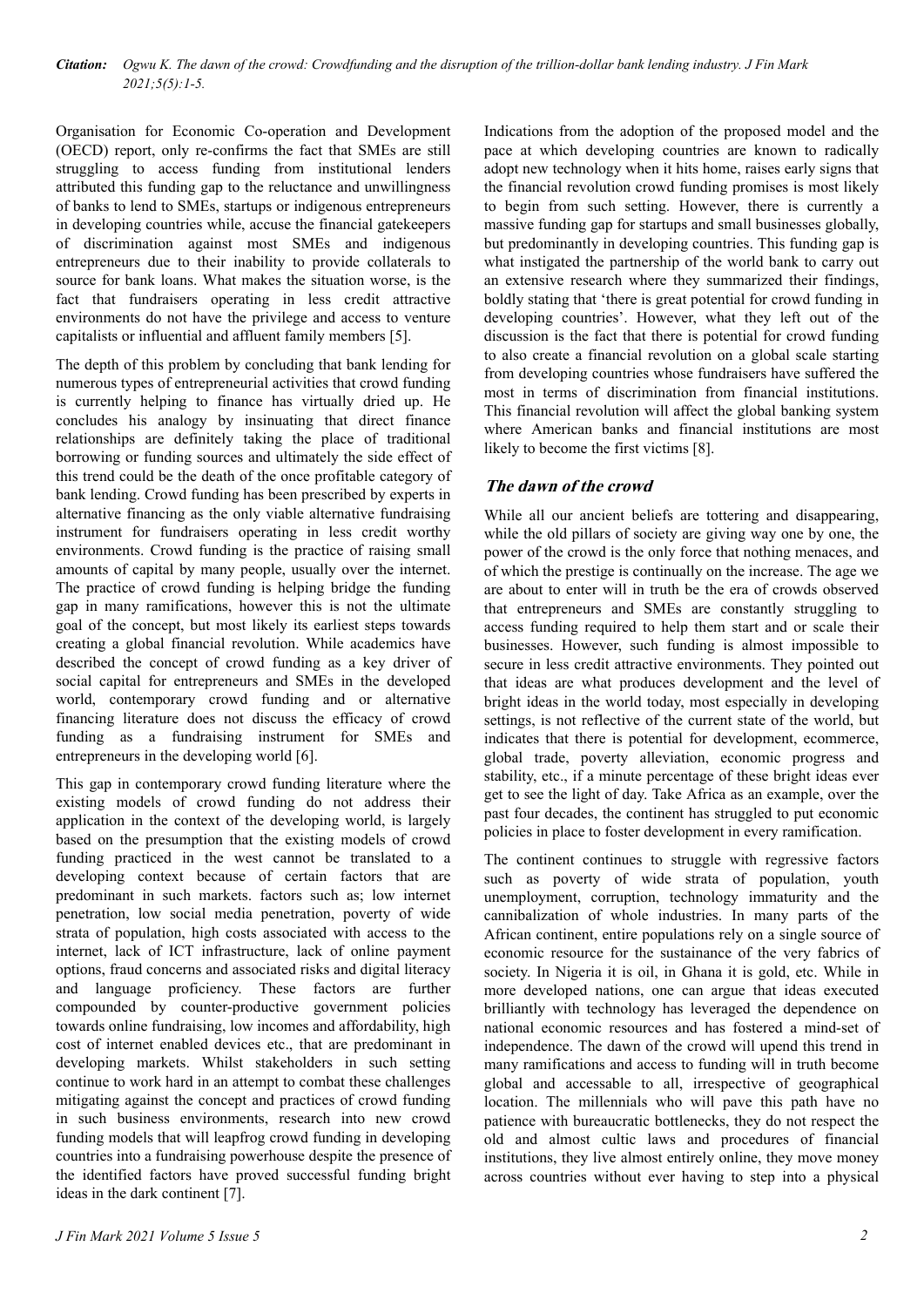banking hall and they are connected to millions of other likeminds via mobile apps, social networks and virtual worlds [9].

It is the dawn of this crowd that brings new hope for entrepreneurs operating in less credit worthy environments. Entrepreneurs who did not attend Harvard or Stanford but believe they can change the world, entrepreneurs who come from geographically challenged locations but believe they have an idea to change the balance of nature, entrepreneurs who come from financially unstable and deficit backgrounds but who are suddenly beginning to realize that they do not need to have influential family backers behind them; all they need is the power of the crowd. The collusion of such radical and creative entrepreneurs alongside the force of the crowd, could easily bring about an actual democratization of access to capital on a global and unprecedented scale. This is the next financial revolution in human history. Early studies into the reasons why the developing world is yet to encounter, embrace, practice and or benefit from "Crowd funding" as a concept, reveals that certain factors are the usual suspects. These factors are predominant in developing markets [10].

However, due to the recent broad diffusion of social networks and the rapidly growing interest in online fundraising, energised by the web-high outreach potential, more fundraisers and companies are increasingly integrating social media into their fundraising efforts. The underlying perspective of this school of thought is the fact that crowd funding activities have demonstrated to have a truly global presence through the means of specialized social media fundraising platforms like Kickstarter and Indiegogo. At the early stages of the concept of crowd funding, the widespread internet access energised by fundraising social networking platforms and largely driven by the emancipation of the crowd, propose new opportunities and avenues for entrepreneurs operating in less credit attractive environments to gain startup capital via a crowd funding process.

The above situations and analogies are generally acceptable realities, which led to conclude that the popular practice of crowd funding has drawn the attention of the research community. Crowd funding will thus become the instrument of change that the new crowd of millennials will use in transforming the status-quo globally. There are already indications to this effect. who referenced a report from the world bank, explained that while the debate regarding the origin of crowd funding continues to exist, the reality is that crowd funding as a concept has proved to be pragmatic and one of the world's fastest growing industries having raised approximately \$34 billion for project creators in the first 9 years of its existence with a forecast to raise approximately \$90 billion. This line of thought was previously put forth in a research paper presentation by where they emphasized that an aspect of crowd funding that has gained large interest in recent times, is the ability of crowd funding to actually democratize access to capital. One can argue that when access to capital is truly democratized, geographical location will be irrelevant. It is thus important to understand what the democratization of access to capital will look like.

### **Democratizing access to capital**

Whilst scholers and authorities in the field of crowd funding lay claim that the concept has "democratized access to capital" on a global scale, as emphasized the real question is; has access to capital really been democratized on a global scale? What will the democratization of access to capital look like? If the concept of crowd funding is yet to be encountered and embraced in many developing countries, then access to capital has not been democratized. The actual democratization of access to capital will have a semblance to the following:

- There will no longer be financial gatekeepers. This will include all banks, lending houses, financial institutions and venture capitalist.
- The movement of cash and the redistribution of wealth will happen over the internet by people who will not require to physically meet each other or have a need to pull in a middle-man into their transactions.
- Cash will eventually be distributed via some technology that is not very unrelated to the block chain technology that powers bitcoin. The movement of cash amongst backers, fundraisers and eventually, amongst humans in general, will be executed seamlessly at scale with absolutely no need for financial lenders, no need for financial regulators, no repayment interest rates, and every financial transaction will be documented in a ledger controlled by several trusted and unconnected people, thus, eliminating corruption and financial favours that have enriched a few monopolists in partnership with their banking buddies.
- Access to funding will be available to all irrespective of geographical location, religious, political or social affiliations, sexual orientation and educational/cultural background. This means that cash will be available to all without fear, favour or bureaucratic bottlenecks.

### **Methodology**

The author conducted a study amongst 20 middle-level and top management executives in the United Kingdom, Thailand and Nigeria, and the results indicate that 95% of executives are completely unaware of the financial revolution that is poised to change the ways and methods via which access to funding and wealth are redistributed. Participants at this stage were selected via a purposive sampling technique. The purposive sampling technique was used in the selection of participants in order to ensure that only decision makers and managers who could provide insightful responses and who have certain powers to take decisions on behalf of the companies they represent, participated in the study at this stage. This strategy was helpful because the researcher relied on sound judgement and experience whilst selecting the identified participants at this stage of the study. The research instrument that was used in collecting data from the participants were questionnaires with open-ended questions and a few closed-ended questions [11]. The questionnaire distribution strategy was supported by semistructured interviews in order to get a deeper understanding of the participants knowledge about the phenomenon under investigation.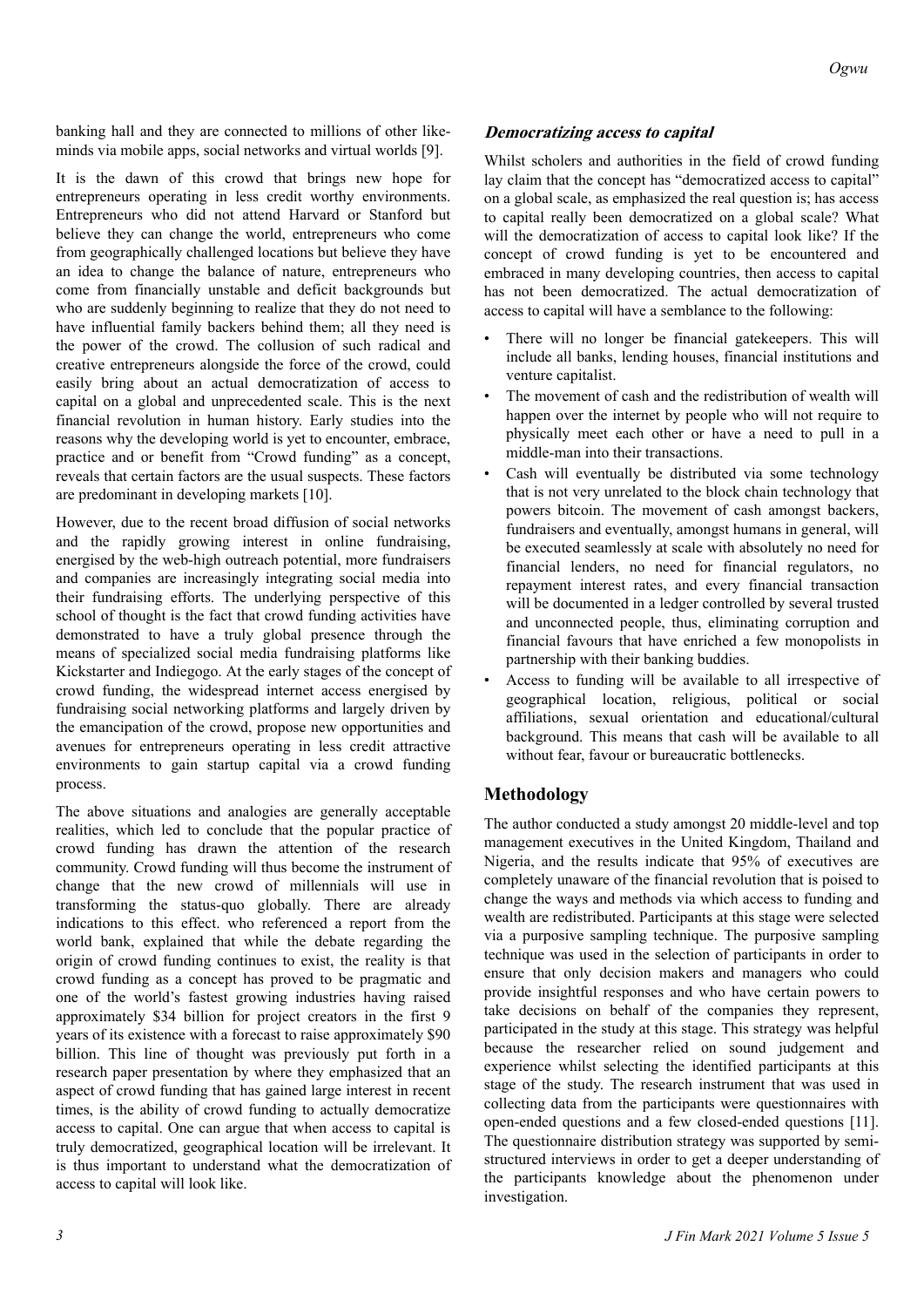#### *Citation: Ogwu K. The dawn of the crowd: Crowdfunding and the disruption of the trillion-dollar bank lending industry. J Fin Mark 2021;5(5):1-5.*

Upon concluding the first stage of the data collection process, the author then carried out a survey of 300 fundraisers randomly selected from the above-named markets via a stratified random selection technique. The key criteria that determined the selection of the participants at this stage, was that they had to fall under the millennials benchmark. Stratified random sampling is a probability sampling method that involves the division of a population into smaller groups otherwise known as strata. The strata are formed based on members' shared attributes and or characteristics. These subsets of the strata are then pooled to form a random sample. This method was suitable for the second stage of data collection. The research instrument that was used in collecting data from the participants were "surveys" with predominantly closed-ended questions and a few open-ended questions. 95% of the latter group are of the opinion that the crowd funding financial revolution is inevitable. In order to ascertain the accuracy of the above-presumptions, the researcher analysed the key responses from the participants and tested the hypothesis in the null using chi-square and cross-tabs, as illustrated below.

#### **Hypothesis :H1n**

*Table 1. The null hypothesis state that there is no relationship between crowd funding and dependence on bank loans required to jumpstart and grow businesses.*

| Variab<br>le                                                                       |      | <b>Response categories</b> |     | Chi<br>squar<br>е<br>critica<br>ı | df                | P      |    |       |  |
|------------------------------------------------------------------------------------|------|----------------------------|-----|-----------------------------------|-------------------|--------|----|-------|--|
|                                                                                    | High | Mediu<br>m                 | Low | <b>Total</b>                      | Chi<br>squar<br>е |        |    |       |  |
| level<br>of<br>crowdf<br>unding<br>and its<br>impact<br>on<br>bank<br>lendin<br>g. | 12   | 20                         | 168 | 200                               | 337.70<br>5       | 43.773 | 30 | 0.001 |  |
| X2 computed>X2 critical at df 30, calculated p<0.05                                |      |                            |     |                                   |                   |        |    |       |  |

Results of the X2 analysis above shows that the level of crowd funding penetration and practice has a significant impact on bank lending dependence. Reason being the computed X2 value of 337.705 is higher than the X2 critical value of 43.773 at df 30. The calculated p value of 0.001 is lower than the 0.05 confidence level. The evidence gathered indicates that the growth of crowd funding practices globally, is having a negative impact on the bank lending industry as more fundraisers are drawn to the former to the detriment of the later.

#### **Hypothesis :H2n**

*Table 2. The null hypothesis states that there is no relationship between the levels of discrimination by traditional financial institutions against entrepreneurs from certain geographical regions seeking for funding for their businesses, and its impact on crowd funding as an alternative financial option.*

| Count                                 |      | Availability of<br>crowd funding<br>options |                             | <b>Total</b> | X <sub>2</sub><br>Comp<br>uted | X <sub>2</sub><br>critica<br>ı | Ρ     | Rema<br>rks               |
|---------------------------------------|------|---------------------------------------------|-----------------------------|--------------|--------------------------------|--------------------------------|-------|---------------------------|
|                                       |      | Availa<br>ble                               | <b>Not</b><br>Availa<br>ble |              |                                |                                |       |                           |
| level<br>of<br>discri<br>minati<br>on | High | 70                                          | 26                          | 96           | 22.105                         |                                | 0.001 | Relati<br>onship<br>exist |
|                                       | Low  | 22                                          | 82                          | 104          |                                |                                |       |                           |
| X2 computed=22.105, X2 critical=3.841 |      |                                             |                             |              |                                |                                |       |                           |

The outcome of the Nominal X2 cross tabulation statistics above indicates that there is a significant relationship between the levels of discrimination by traditional financial institutions against entrepreneurs from certain geographical regions seeking for funding for their businesses, and its impact on crowd funding as an alternative financial option. The reason being that the computed X2 value of 22.105 is above the X2 critical value of 3.841 at df 1. The calculated p value of 0.001 is lower than the 0.05 alpha level of significance. The table simply illustrates that whenever there is a low level of bankbased lending(which in most cases stems from the fact that entrepreneurs operating in less credit attractive business environments, either come from poor backgrounds, have no collateral and or notable big personality behind their business, are usually denied loans from banks and financial institutions), there is a parallel high level of crowd funding efforts by entrepreneurs and fundraisers who look for alternative options to start or grow their business. Replicating this trend on a global scale, will spell the death of the bank-lending industry.

Consequently, the null hypothesis which state that there is no significant relationship between the duo, is hereby rejected.

### **Results**

### **The Funding Triangle Model (FTM)**

The funding triangle is a model of a perfect angle of financial disruption. The author refers to this curve as the "Kanayo Disruption Curve". This is a sweet spot between the funding gap created by financial institutions, the rise of a new crowd of potentially disruptive internet-based investors, and the possibility of massive shrinking of the profitable bank loan business for financial institutions if the dawn of the crowd kicks in.